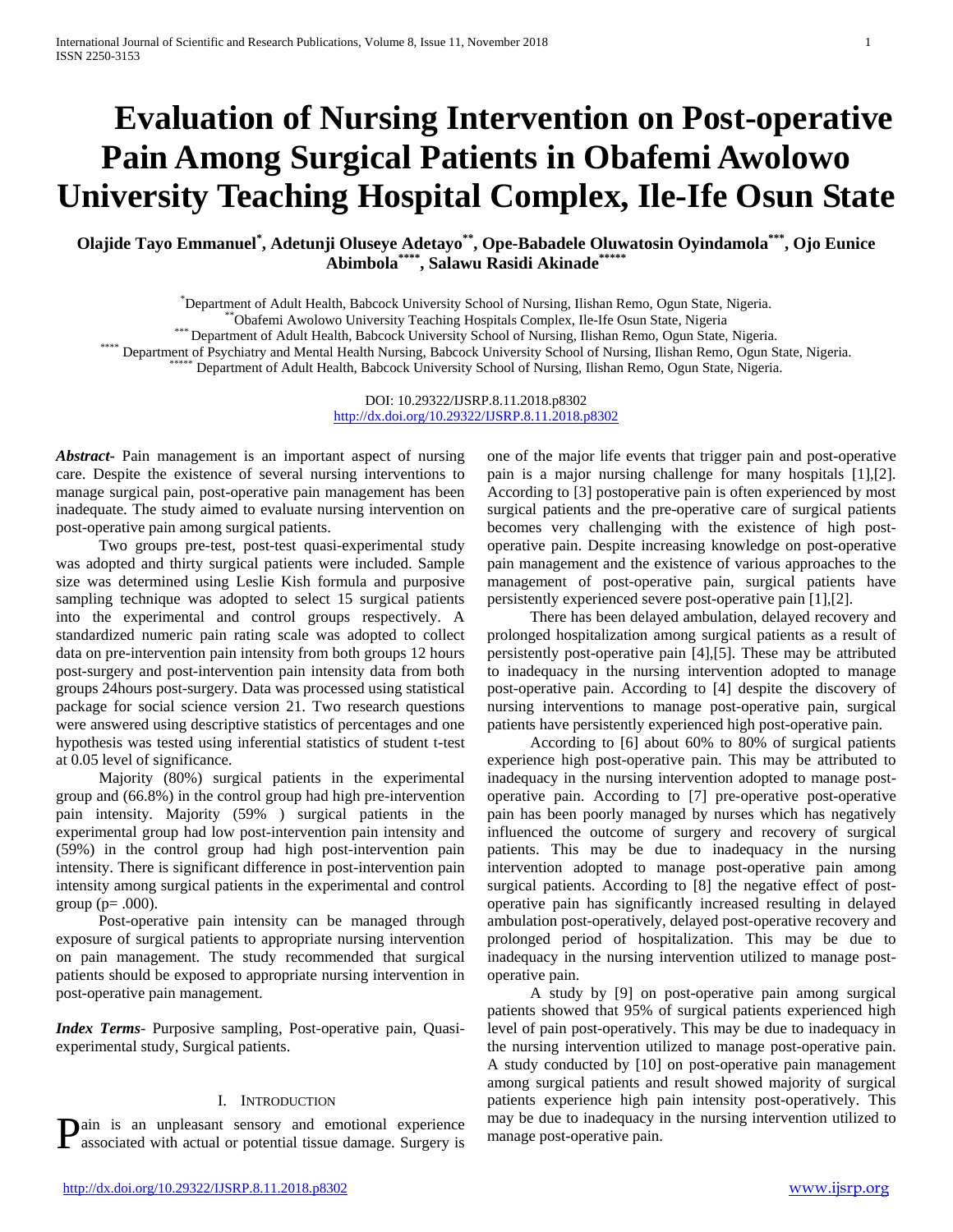Inadequate clinical practice concerning post-operative assessment and management of pain has been reported in several studies [11],[12]. According to [13] despite advancement in postoperative pain management; surgical patients have persistently experienced high post-operative pain. Likewise, researchers through clinical experience have observed that majority of surgical patients persistently experience high pain intensity postoperatively. These suggest a fundamental problem which may be due to inadequacy in the approaches adopted by nurses in the management of post-operative pain by nurses. It may also be attributed to inadequacy in the type of nursing intervention adopted in the management of post-operative pain as no previous quasi-experimental study combined both music therapy and guided imagery in the management of post-operative pain among surgical patients. Hence the need for a study to evaluate nursing intervention on post-operative pain among surgical patients in Obafemi Awolowo University Teaching Hospitals Complex, Ile-Ife, Osun State, Nigeria.

# II. MATERIALS AND METHODS

#### **2.1 Study Design**

 The study adopted two groups pre-test post-test quasiexperimental design to evaluate nursing intervention on postoperative pain among surgical patients in Obafemi Awolowo University Teaching Hospitals Complex, Ile-Ife, Osun State, Nigeria between February  $10^{th}$  to March  $15^{th}$ , 2017.

# **2.2 Population**

 The population was 60 adult surgical patients admitted and booked for abdominal surgery in Obafemi Awolowo University Teaching Hospitals Complex, Ile-Ife, Osun State which was obtained from the previous one month record. Adult surgical patients admitted and booked for abdominal surgery were included in the study. Adult surgical patient who were unconscious and unwilling to participate in the study were excluded.

# **2.3 Sample size and sampling Technique**

 Sample size was determined using Leslie Kish formula and purposive sampling technique was adopted to select 30 adult surgical patients (15 surgical patients who formed the experimental group and 15 patients who formed the control group).

#### **2.4 Instrumentation**

 The instrument utilized for data collection were a developed demographic data form consisting of four items and used to collect data about the surgical patients demographic data. A standardized numeric pain rating scale described by Downie, Leathan, Rhind, Wright, Branco and Anderson (1978) in which a patient was asked to provide a rating to pain intensity experienced on a scale from 0 to 10. Pain intensity rating between 7 to 10 was categorized as high pain intensity, pain intensity rating between 4 to 6 was categorized as moderate pain intensity and pain intensity rating between 0 to 3 was categorized as low pain intensity. Construct validity of the numeric pain rating scale has been established by using factor analysis. The numeric pain rating scale has excellent internal consistency rating with alpha coefficient value of 0.84. The test-retest reliability value was  $r = 0.79$  (Jensen, Karoly, & Bravers, 2001).

#### **2.5 Procedure for data collection**

The procedure for data collection involved three phases:

**Phase 1:** It involved meeting with the recruited surgical patients individually where information about the purpose, course and potential benefits of the study was discussed. Consent was obtained from each surgical patient in both the experimental and control group after which the demographic data of each surgical patients was obtained using the developed demographic data form. Data on pre-intervention pain intensity was obtained using the demographic data form and numeric pain intensity rating scale in which patient was asked to rate the pain intensity experienced on the scale 12hours after surgery.

**Phase 2:** Surgical patients in the experimental group were exposed to music therapy and guided imagery 12hour after surgery over the period of 12hours while surgical patients in the control group were not exposed to the nursing interventions.

 **Phase 3:** Data on post-intervention pain intensity was obtained 24hours after surgery from individual surgical patients in both the experimental and the control group using the numeric pain rating scale.

# **2.6 Method of data analysis**

 Data gathered from surgical patients were processed using statistical package for social science (SPSS) version 21. Frequency table was constructed and data were expressed on it. Two research questions were answered using descriptive statistics of percentage and one hypothesis was tested using inferential statistics of student t-test at 0.05 level of significance.

#### **2.7 Ethical Consideration**

 Ethical clearance was obtained from the Babcock University Health Research Ethics Committee (BUHREC) with clearance number BUHREC604/16. Permission was also obtained from the management of Obafemi Awolowo University Teaching Hospitals Complex, Ile-Ife, Osun State, Nigeria before the study was conducted. The surgical patients were adequately informed about the study and consent was obtained before data was collected. Information obtained from the surgical patients was kept confidential and the right to withdraw from the study at any point by the surgical patients was respected with no consequences suffered. No harm was suffered by the surgical patients during the research study. Post research benefit includes improvement in the management of post-operative pain among surgical patients by nurses.

#### III. RESULTS AND DISCUSSION

#### **3.1 Result Presentation**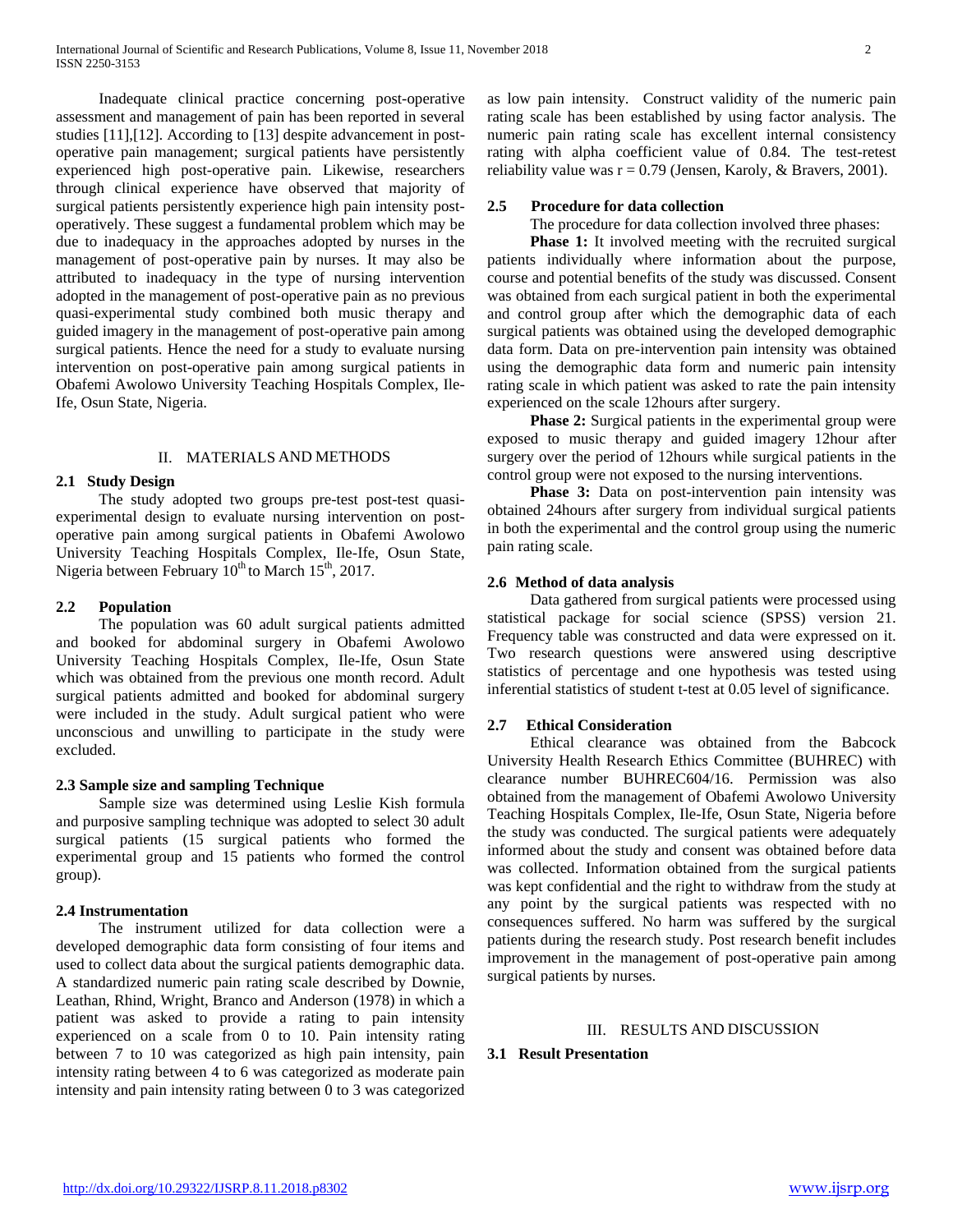| Demographic        | Nurses $n = 30$       | <b>Experimental</b> | Control group     | Mean age         |
|--------------------|-----------------------|---------------------|-------------------|------------------|
| <b>Variables</b>   |                       | group               | frequency $(\% )$ | (Standard        |
|                    |                       | frequency           |                   | deviation)       |
|                    |                       | $\frac{6}{6}$       |                   |                  |
| Age:               | $25 - 34$ years       | 4(26.8)             | 6(40)             | $44.53 \pm 14.1$ |
|                    | $35 - 44$ years       | 7(46.8)             | 2(13.3)           |                  |
|                    | $45 - 54$ years       | 2(13.3)             | 2(13.3)           |                  |
|                    | $55 - 64$ years       |                     | 4(26.8)           |                  |
|                    | $65 - 74$ years       | 1(6.7)              |                   |                  |
|                    | $75 - 84$ years       | 1(6.7)              | 1(6.7)            |                  |
| <b>Gender</b>      | Male                  | 3(20)               | 5(33.2)           |                  |
|                    | Female                | 12(80)              | 10(66.8)          |                  |
| <b>Marital</b>     | Single                | 2(13.3)             | 2(33.3)           |                  |
| <b>Status</b>      | Married               | 13(86.6)            | 13(86.6)          |                  |
|                    | Divorced              |                     |                   |                  |
| <b>Educational</b> | Primary school cert   | 4(26.8)             | 1(6.7)            |                  |
| <b>Background</b>  | Secondary school cert | 7(46.8)             | 5(33.2)           |                  |
|                    | Tertiary school cert  | 4(26.4)             | 9(59.0)           |                  |

**Table 1: Frequency and percentage showing demographic data of surgical patients**

 Table 1 reveals that majority (46.8%) of experimental group surgical patients were between age 35-44years and majority (40%) of control group surgical patients were between age 25-34years. Majority (80%) of experimental group surgical patients were females and majority (66.8%) of control group surgical patients were females. Majority (86.6%) of experimental

group surgical patients were married and majority (86.6%) of control group surgical patients were between married. Majority (46.8%) of experimental group surgical patients were secondary school certificate holders and majority (59%) of control group surgical patients were tertiary school certificate holders.

| Table 2: Surgical patients pre-intervention pain intensity category |  |  |  |
|---------------------------------------------------------------------|--|--|--|
|                                                                     |  |  |  |
|                                                                     |  |  |  |
|                                                                     |  |  |  |

| Pre-intervention pain intensity rating category $(\% )$ |          |         |        |  |  |  |  |
|---------------------------------------------------------|----------|---------|--------|--|--|--|--|
| Group<br>High<br><b>Moderate</b><br>Low                 |          |         |        |  |  |  |  |
| <b>Experimental group</b>                               | (2(80))  | 2(13.3) | 1(6.7) |  |  |  |  |
| Control group                                           | 10(66.8) | 4(26.8) | (6.7)  |  |  |  |  |

 Table 2 shows that majority (80%) of experimental group surgical patients had high pre-intervention pain intensity and majority (66.8) of control group surgical patients had high preintervention pain intensity.

# **Table 3: Surgical patients post-intervention pain intensity category**

| Pre-intervention pain intensity rating category $(\% )$ |         |                 |         |  |  |  |  |
|---------------------------------------------------------|---------|-----------------|---------|--|--|--|--|
| Group                                                   | High    | <b>Moderate</b> | Low     |  |  |  |  |
| <b>Experimental</b>                                     | 2(13.3) | 4(26.8)         | 9(59.0) |  |  |  |  |
| group                                                   |         |                 |         |  |  |  |  |

| Control group | 9(59.0) | 5(33.2) | 1(6.7) |
|---------------|---------|---------|--------|
|---------------|---------|---------|--------|

 Table 3 shows that majority (59%) of experimental group surgical patients had low postintervention pain intensity and majority (59%) of control group surgical patients had high post-intervention pain intensity.

| Table 4: Mean and standard deviation of surgical patients pre and post-intervention pain intensity |  |  |
|----------------------------------------------------------------------------------------------------|--|--|
|                                                                                                    |  |  |

| Group          | <b>Maxi</b><br>mum<br>point<br>on<br>scale | Pre-<br>interve<br>ntion<br>mean | Pre-<br>interve<br>ntion<br><b>Standa</b><br>rd<br>deviatio<br>n | Post-<br>interve<br>ntion<br>mean | Post-<br>interve<br>ntion<br><b>Standa</b><br>rd<br>deviatio<br>n | <b>Mean</b><br>gain | t-value | p-value |
|----------------|--------------------------------------------|----------------------------------|------------------------------------------------------------------|-----------------------------------|-------------------------------------------------------------------|---------------------|---------|---------|
| <b>Experim</b> | 10                                         | 3.47                             | 1.96                                                             | 6.32                              | 2.95                                                              | 2.85                |         |         |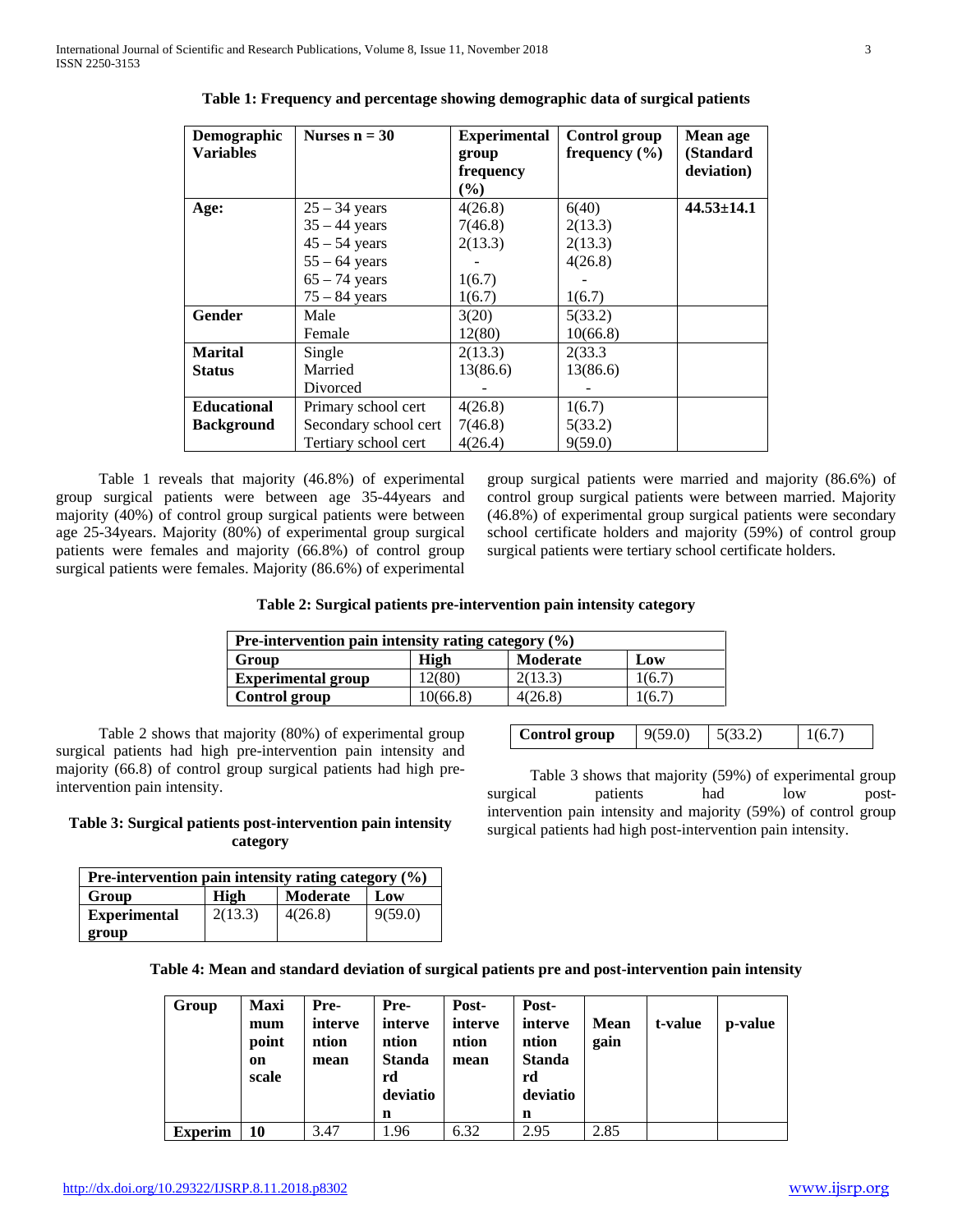| ental          |    |      |      |      |      |      |       |         |
|----------------|----|------|------|------|------|------|-------|---------|
| group          |    |      |      |      |      |      | 12.45 | $.000*$ |
| <b>Control</b> | 10 | 2.93 | 1.75 | 3.05 | 1.98 | 0.12 |       |         |
| group          |    |      |      |      |      |      |       |         |

 Table 4 shows that the pre-intervention mean pain intensity among surgical patients in the experimental group was 3.47 while the pre-intervention mean pain intensity among surgical patients in the control group was 2.93. Post-intervention mean pain intensity among surgical patients in the experimental group was 6.32 while the post-intervention mean pain intensity among surgical patients in the control group was 3.05. Mean gain in pain intensity among surgical patients in the experimental group was 2.85 while Mean gain in pain intensity among surgical patients in the control group was 0.12. Result reveals that there is significant difference in pain intensity rating among participants in the experimental and control group  $(p= .000)$ .

# **3.2 Discussion of findings**

 There were more surgical patients between 25-34years in the hospital during data collection. This implies that more surgical patients between 25-34years develops abdominal disease conditions requiring surgery and reports to the hospital. This finding disagrees with previous quasi-experimental study in which there were more surgical patients between 35-44years during data collection [14]. There were more female surgical patients during data collection. This implies that more female surgical patients reports to the hospital for treatment with abdominal disease conditions requiring surgery. This finding supports previous quasi-experimental study in which there were more female surgical patients during data collection [15]. There were more married surgical patients during data collection. This implies that more married surgical patients' reports to the hospital for treatment with abdominal disease conditions requiring surgery. This finding supports previous quasiexperimental study in which there were more married surgical patients during data collection [6]. There were more tertiary school certificate holders among surgical patients in the hospital during data collection. This implies that more surgical patients with tertiary school certificate develops abdominal disease conditions requiring surgery and reports to the hospital. This finding agrees with previous quasi-experimental study in which there were more tertiary school certificate holders among surgical patients in the hospital during data collection [14].

 Result shows that majority of experimental group surgical patients and control group surgical patients had high preintervention pain intensity as judged from the categorization of pre-intervention pain intensity of the experimental and control group surgical patients. This implies inadequacy in the nursing intervention to manage post-operative pain among surgical patients in the experimental and control group. This finding supports previous quasi-experimental study in which majority of surgical patients in the experimental and control group had high pre-intervention pain intensity rating [6].

 Result reveals that majority of experimental group surgical patients had low post-intervention pain intensity while majority of control group surgical patients had high postintervention pain intensity as judged from the categorization of post-intervention pain intensity of the experimental and control

group surgical patients. This implies that exposure of the experimental group surgical patients to nursing intervention to manage post-operative pain is effective in positively improving post-operative pain when compared with the control group surgical patients that were not exposed to the nursing intervention to manage post-operative pain. This finding supports previous quasi-experimental study in which majority of surgical patients in the experimental group had low post-intervention pain intensity while majority of control group surgical patients had high post-intervention pain intensity [6].

 Result shows that post-intervention pain intensity among surgical patients in the experimental group was improved by the nursing intervention judging from the post-intervention pain intensity categorization in which majority of the surgical patients in the experimental group had low post-intervention pain intensity and the significant mean difference in pain intensity among the experimental and control group surgical patients. Result revealed that there is significant difference in pain intensity among surgical patients in the experimental and control group ( $p= .000^*$ ). This implies that prior to the nursing intervention, nursing management of pain among surgical patient in both the experimental and control group was inadequate judging from the pain intensity categorization in which majority of surgical patients in both experimental and control group had high pain intensity. The nursing intervention immediately after implementation was found to be effective in making majority of surgical patients in the experimental group experience low intensity. The finding supports previous quasi-experimental study in which pain intensity among experimental group was improved using nursing intervention [14].

# IV. CONCLUSION

 The evaluation of nursing intervention on post-operative pain among surgical patients in Obafemi Awolowo University Teaching Hospitals Complex, Ile-Ife, Osun State, Nigeria was the focus of this study. Based on findings of this study, majority of participants in the experimental and control group had high pre-intervention pain intensity. Nursing intervention on postoperative pain improves pain intensity among surgical patients as this study achieved a significant mean difference in pain intensity among surgical patients in the experimental and control group. The study also achieved a significant difference in postintervention pain intensity between surgical patients in the experimental and control group. Hence, the nursing intervention was effective in improving pain intensity among surgical patients.

 The nursing intervention was effective in improving postintervention pain intensity among surgical patients in the experimental group as surgical patients in the experimental group showed significant improvement in post-operative pain when compared with the control group surgical patients.